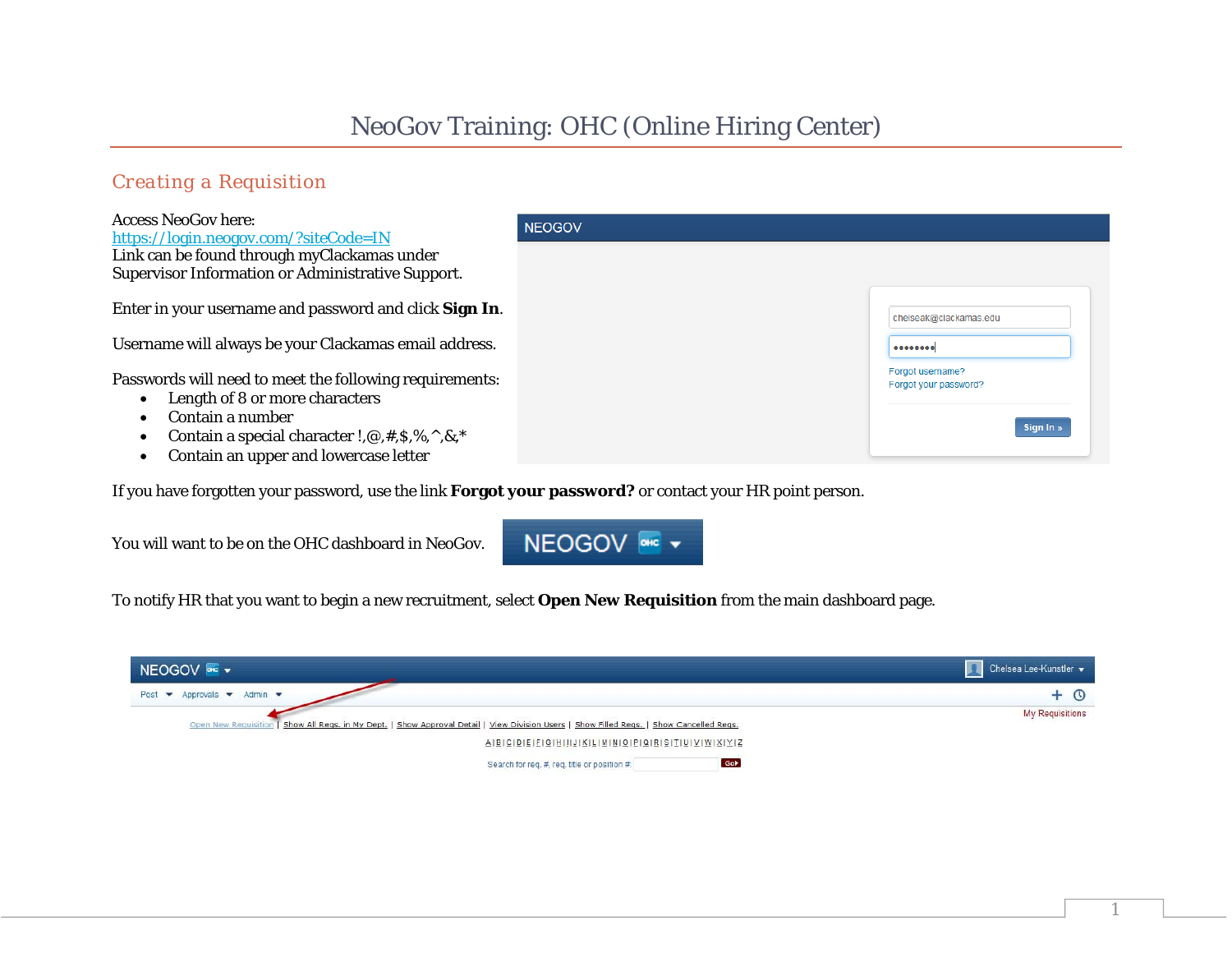### AIBICIDIEIFIGIHIIIJIKILIMINIOIPIQIRISITIUIVIWIXIYIZ

Locate the job description from the list and select **Create New** under the Requisition column. If the job description you are looking for is not listed, please fill out the blank job description template (request from HR) and send to HR to add. After HR adds the description, you can then create the requisition.

| Search for class title or class code: |                            |                  | Gob |                    |  |  |
|---------------------------------------|----------------------------|------------------|-----|--------------------|--|--|
| 3 records found.<br>Page 1 of 1       |                            |                  |     |                    |  |  |
| <b>Class Code</b>                     | <b>Class Title</b>         | <b>Positions</b> |     | <b>Requisition</b> |  |  |
| <b>CLA001</b>                         | Administrative Assistant I | Positions        |     | Create New         |  |  |
| ADM036                                | Dean, Human Resources      | Positions        |     | <b>Create New</b>  |  |  |

This will open the requisition form. Please fill out all sections for timely processing in HR. (Screenshot of blank requisition is on page 3)

### *Requisition Form (detailed)*

- **Desired Start Date** this is the date you want this position to start work. Date needs to be realistic and take into consideration the following: posting to be created, internal/external advertising range, review period, interview(s), and at least a 2-week notice provided, etc.
- **Requisition #** this is assigned upon creation.
- $\bullet$ **Working Title** – this is what will display on the posting and may be the same as the job description.
- $\bullet$ **Vacancies** – typically this will be 1, but could be different depending on what has been approved or needed in department.
- $\bullet$ **Division** – select which division this position will be part of.
- $\bullet$ **Department** – select with department this position is located in.
- $\bullet$  **Hiring Managers** – assign the hiring manager (will either be a department chair, manager, director, associate dean, dean, vp, or president).
- $\bullet$ **Job Term** – whether the position is full-time, part-time, term-by-term, limited duration, etc.
- **List Type** drop-down choices could not be changed, key is:
	- o **Regular** external posting (not required to be posted internally, and no candidate(s) identified)
	- o**Promotional Only** – internal posting (candidate(s) is already identified, does not post externally)
	- o**Department Promotional Only** – do not use
	- o **Regular and Promotional** – internal and external posting (this is the option you will select for FT Faculty and Classified positions)
	- o **Transfer** for student and federal work study postings
- **Position Type** select whether this is a vacated position or a new position
- **Position Control**  use this area if you selected this was a vacated position. Select **Add Another Vacancy** and enter in the position number, first name, last name, and vacancy date (last day they stopped working).
- **Skills**  if this position requires a certain set of skills not otherwise noted, please add it here.
	- o For example: Administrative Assistant I position job description lists skills in Microsoft Office, but you know this position creates a lot of presentations and uses PowerPoint on a daily basis. List in the Skills section PowerPoint.
- $\bullet$ **Comments** – in the comments section, you can explain any skills you listed above, or any other relevant information you want approvers or HR to know.
	- o For example: if you listed PowerPoint as a skill, in the comments section you would put in the justification of why it's relevant. This will notify HR to ask a specific question about their use and skill in PowerPoint (not to be used as a screening tool by HR, but to assist the committee in their screening process).

 $\mathcal{L}$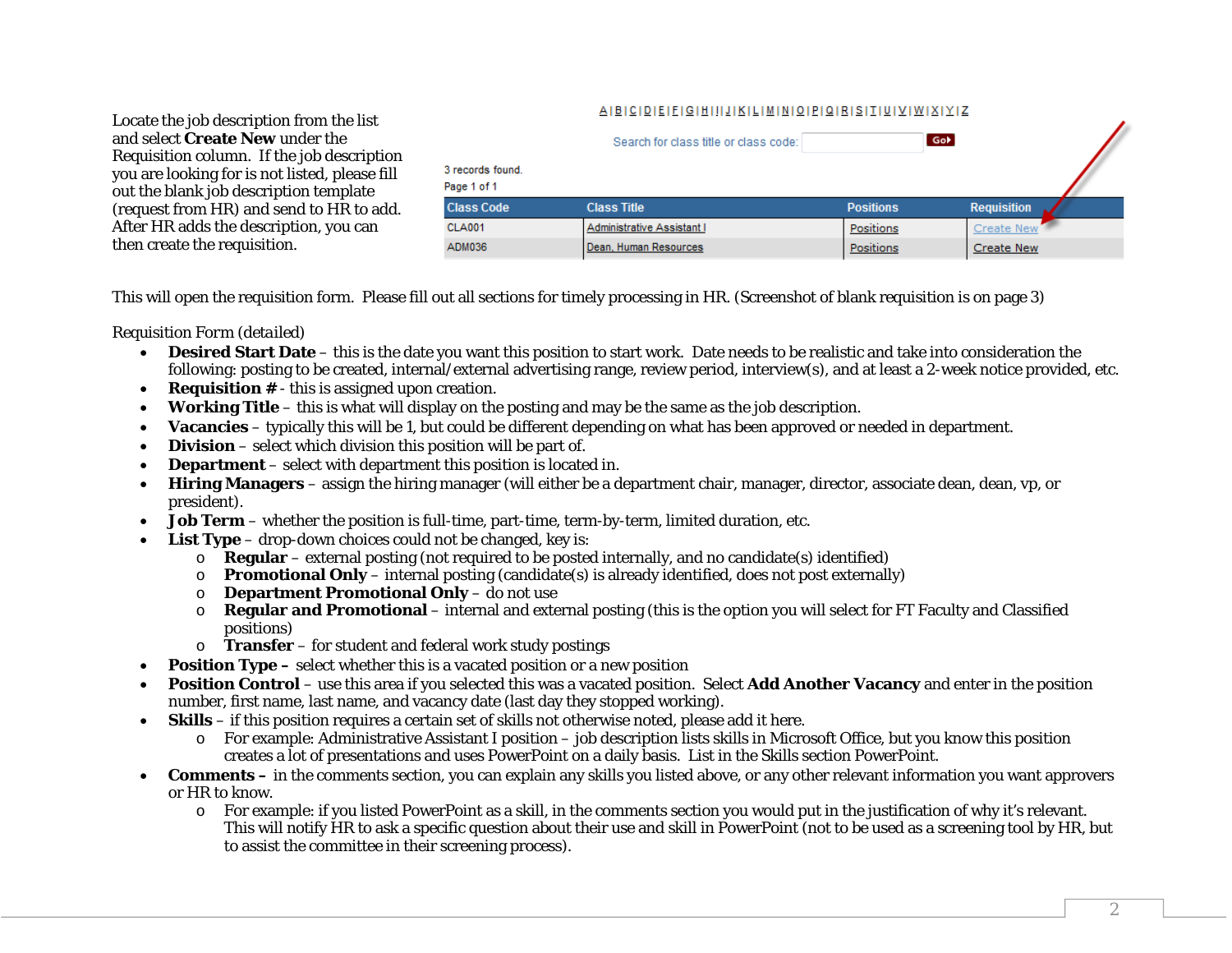Class Title: Administrative Assistant II, ACT On & CASE Grant Class Code: GCLA43-6014-3.1-002

- o If this is a limited duration posting, add in comments about how long the position is available.
- $\bullet$  **GL/Account # Position Paid From** – enter in the account number this position will be paid from.
- **Union/Non-Union** select the appropriate option for the position being recruited.
- $\bullet$  **Hours of Work** – enter in the work schedule (8-5 M-F or 1-10 T-S) and number of hours worked a week (40 hours, 30 hours, 19.5 hours/week, etc.)
- **Working Months/Days** enter in how many months this position is working (12-months, 10-months, etc.) or number of days (175-days) if faculty. If part-time, you can enter in the terms this position is working (Fall, Winter, Spring, Summer), or if temporary/limited duration, you can enter in an exact range of time (September 2014 – June 2015, etc.)
- $\bullet$  **Required Documents to be attached** – select the documents you want to be required when applicants apply.
- **External Posting Range** determine how long do you want the posting to be advertised, or if open until filled, indicate the first review date after so many days or at a certain date.
- $\bullet$  **Any specific instructions/language to be include in the posting** – if you want to include information about your department/division, when interviews will be, presentation topics, etc. you will want to enter this in here. You can also attach a document to the requisition if it is typed up already (if attaching a document, you will want to indicate 'see attachment'). If this does not apply, enter in 'n/a'.
- $\bullet$  **Supplemental Questions to be included** – if you have specific questions you would like asked as part of the application process, enter in the questions. If these are typed up already, you can also attach a document to the requisition with these.
- $\bullet$  **Specific Advertising Sources/Funding (FT only)** – List any specific places/listservs you would like to see this posting advertised to. HR has specific places to post to and will pick up those costs. Depending on advertising sources listed, HR may or may not be able to cover the costs, so please provide a GL/Account number to help cover those costs. HR will work with you to help determine if costs can be split.
- $\bullet$  **Approvals** – always select **No Approvals**. Prior to creating a requisition, approvals should already have been obtained outside of the system.
- $\bullet$  **Save and Release** – moves you to the next screen to complete the process of requesting a new position.

| Desired Start Date:                                                                                           |                                                                                                                                                            |
|---------------------------------------------------------------------------------------------------------------|------------------------------------------------------------------------------------------------------------------------------------------------------------|
| Working Title:                                                                                                | * Requisition #: [assigned when requisition is saved]                                                                                                      |
|                                                                                                               |                                                                                                                                                            |
| Vacancies:                                                                                                    |                                                                                                                                                            |
|                                                                                                               | * Division: === Select ===                                                                                                                                 |
|                                                                                                               | Department: === Select === +                                                                                                                               |
| * Hiring Managers: Available:                                                                                 | Assigned:<br>Ä<br>À                                                                                                                                        |
|                                                                                                               | 55<br>44                                                                                                                                                   |
|                                                                                                               | Job Term: === Select ===                                                                                                                                   |
|                                                                                                               | ÷<br>List Type: === Select ===                                                                                                                             |
|                                                                                                               | ٠                                                                                                                                                          |
|                                                                                                               | Position Type: C Existing Position (Replacement of Staff)                                                                                                  |
| Position Control: Position #                                                                                  | New Position                                                                                                                                               |
|                                                                                                               | First Name<br><b>Last Name</b><br>Vacancy Date                                                                                                             |
|                                                                                                               | Add Another Vacancy                                                                                                                                        |
| Skills:                                                                                                       |                                                                                                                                                            |
| Comments:                                                                                                     |                                                                                                                                                            |
| * GL/Account # Position Paid From:                                                                            |                                                                                                                                                            |
| * Union/Non-Union : == Select == $\rightarrow$                                                                |                                                                                                                                                            |
| * Hours of Work:                                                                                              |                                                                                                                                                            |
| * Working Months/Days:                                                                                        |                                                                                                                                                            |
|                                                                                                               |                                                                                                                                                            |
| * <sup>2</sup> GL/Account # Position Paid From :                                                              |                                                                                                                                                            |
| * Union/Non-Union : == Select ==                                                                              | $\overline{\phantom{a}}$                                                                                                                                   |
| * Hours of Work:                                                                                              |                                                                                                                                                            |
| * Working Months/Days:                                                                                        |                                                                                                                                                            |
| * Required Documents to be attached :                                                                         | Cover Letter<br>Curriculum Vitae<br>Resume<br>Unofficial Transcripts<br>Certifications<br>1 Letter of Recommendation<br>Flash of<br>$\sim$<br>$\alpha$ and |
| Any specific instructions/language to be included in the<br>posting? (Please type or attach a document to the | ă.                                                                                                                                                         |
| requisition):                                                                                                 | ă                                                                                                                                                          |
| * Supplemental Questions to be included :                                                                     |                                                                                                                                                            |
| Specific Advertising Sources/Funding (FT only):                                                               | Æ.                                                                                                                                                         |
|                                                                                                               | Æ                                                                                                                                                          |
| No Approvals V                                                                                                |                                                                                                                                                            |